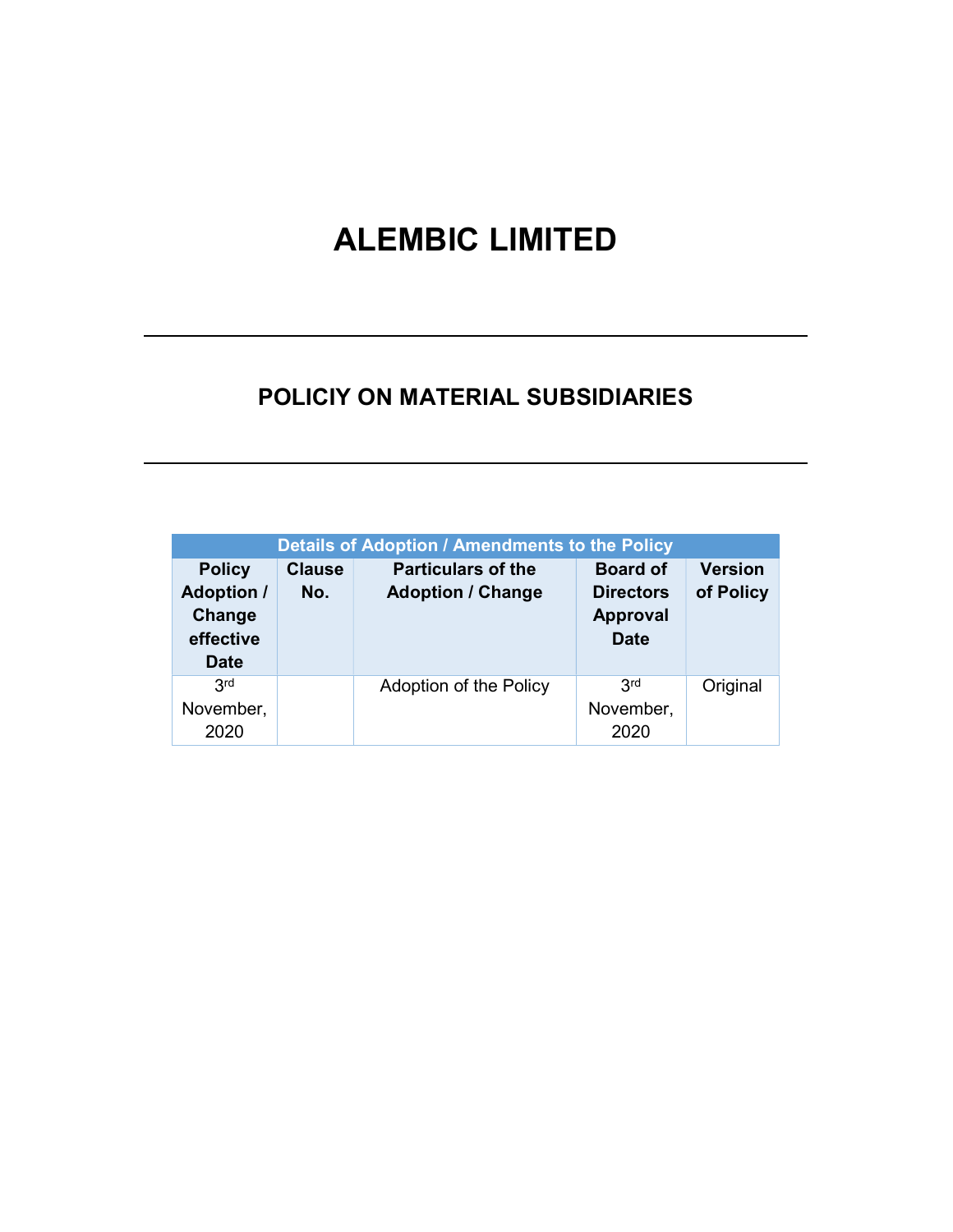### 1. OBJECTIVE:

The objective of Policy on Material Subsidiaries ('Policy') is to determine the material subsidiaries and provide the governance framework for such subsidiaries. This policy is formulated in compliance with the requirements of Regulation 16(1)(c) of the SEBI (Listing Obligations and Disclosure Requirements) Regulations, 2015.

The Board of Directors (the "Board") of the Company has adopted the Policy at their meeting. The details of the original adoption and subsequent amendments, if any are mentioned in the table provided at the beginning of this Policy.

### 2. DEFINITIONS:

"Act" means Companies Act, 2013 read with rules framed thereunder, as amended from time to time.

"Audit Committee" means the "Audit Committee" constituted by the Board of Directors of the Company, from time to time, under provisions of the Act and the Listing Regulations. 2015.

"Board of Director" or "Board" means the Board of Directors of the Company, as constituted from time to time.

"Company" means Alembic Limited.

"Independent Director" means a director of the Company, who satisfies the criteria for independence provided under the Act, and the Listing Regulations, 2015.

"Listing Regulations, 2015" means the SEBI (Listing Obligations and Disclosure Requirements) Regulations, 2015, as amended from time to time.

"Policy" means this Policy on Material Subsidiaries.

"Material Subsidiary" means a subsidiary, whose income or net worth exceeds 10% of the consolidated income or net worth respectively, of the Company and its subsidiaries in the immediately preceding accounting year.

"Subsidiary" means a subsidiary as defined under the Act.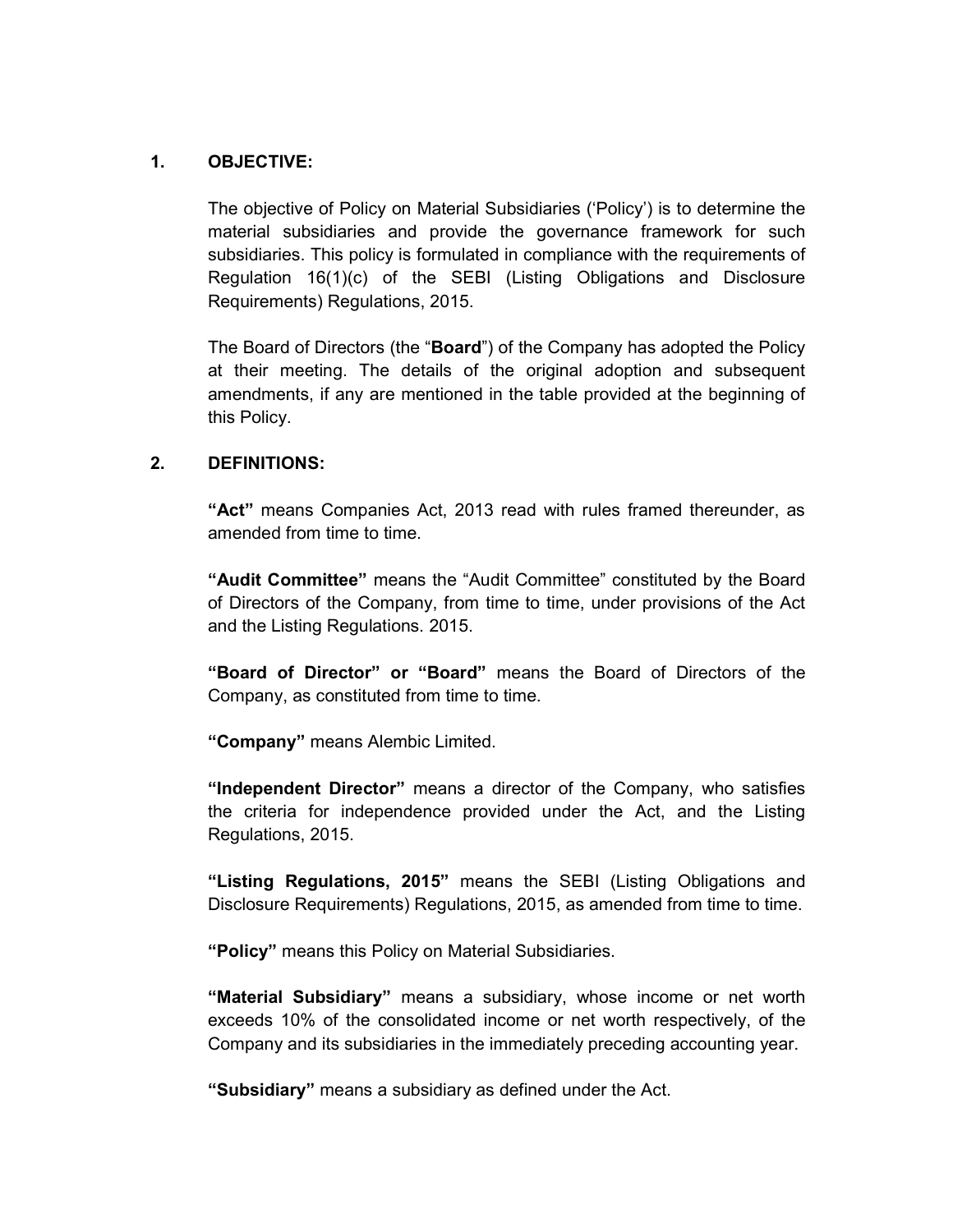"Significant Transaction or Arrangement" means any individual transaction or arrangement that exceeds or is likely to exceed 10% of the total revenues or total expenses or total assets or total liabilities, as the case may be, of the unlisted subsidiary for the immediately preceding accounting year.

The above definitions shall be read as provided in the amended provisions, if any, of the Act, Listing Regulations, 2015 or any other law or regulation and such change will not considered as change in this Policy.

Any term(s) not defined hereinabove shall have the same meaning as assigned to such term(s) in the Act and / or the Listing Regulations, 2015 or any other applicable law or regulation.

# 3. EFFECTIVE DATE:

This Policy is effective from 3rd November, 2020.

# 4. POLICY:

a) At least one Independent Director on the Board of Directors of the Company shall be a Director on the Board of Directors of unlisted material subsidiary, whether incorporated in India or not.

For this purposes of this sub-clause, notwithstanding anything to the contrary contained in the definitions, material subsidiary shall mean a subsidiary, whose income or net worth exceeds 20% of the consolidated income or net worth respectively, of the Company and its subsidiaries in the immediately preceding accounting year.

- b) The Audit Committee of the Company shall review the financial statements, in particular, the investments made by the unlisted subsidiary.
- c) The minutes of the Board meetings of the unlisted subsidiary shall be placed at the Board meeting of the Company.
- d) The management of the unlisted subsidiary shall periodically bring to the notice of the Board of Directors of the Company, a statement of all Significant Transaction or Arrangements entered into by the unlisted subsidiary.
- e) The management of the Company shall present to the Board, any change in the list of Material Subsidiaries.